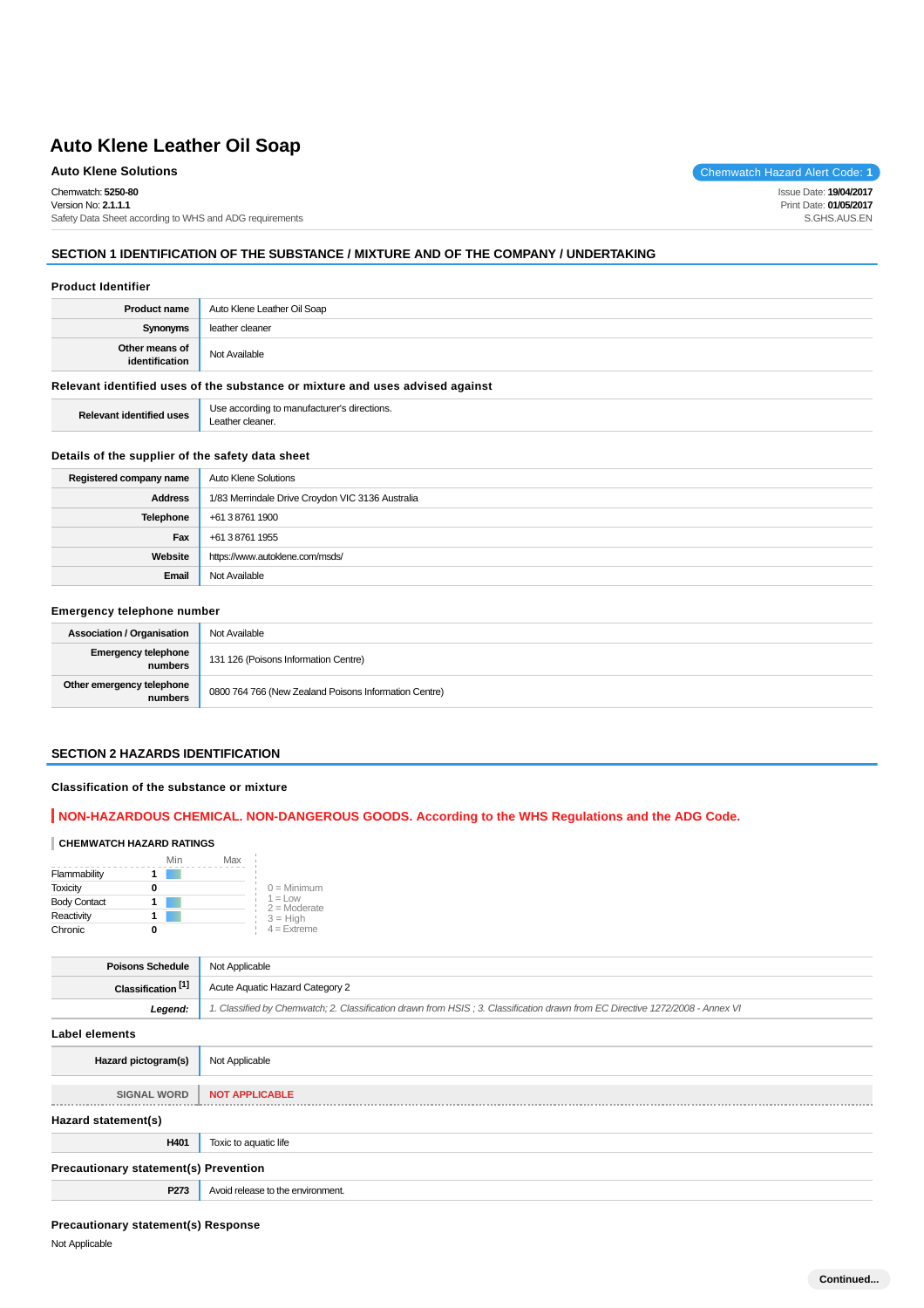## **Precautionary statement(s) Storage**

Not Applicable

**Precautionary statement(s) Disposal**

| P501 | Dispose of contents/container in accordance with local regulations. |
|------|---------------------------------------------------------------------|
|------|---------------------------------------------------------------------|

## **SECTION 3 COMPOSITION / INFORMATION ON INGREDIENTS**

#### **Substances**

See section below for composition of Mixtures

#### **Mixtures**

| <b>CAS No</b> | %[weight] | Name                                       |
|---------------|-----------|--------------------------------------------|
| 68439-46-3    | $<$ 10    | alcohols C9-11 ethoxylated                 |
|               | balance   | Ingredients determined not to be hazardous |

#### **SECTION 4 FIRST AID MEASURES**

#### **Description of first aid measures**

| <b>Eye Contact</b>  | If this product comes in contact with the eyes:<br>• Wash out immediately with fresh running water.<br>Ensure complete irrigation of the eye by keeping eyelids apart and away from eye and moving the eyelids by occasionally lifting the upper and lower lids.<br>► Seek medical attention without delay; if pain persists or recurs seek medical attention.<br>Removal of contact lenses after an eye injury should only be undertaken by skilled personnel. |
|---------------------|-----------------------------------------------------------------------------------------------------------------------------------------------------------------------------------------------------------------------------------------------------------------------------------------------------------------------------------------------------------------------------------------------------------------------------------------------------------------|
| <b>Skin Contact</b> | If skin contact occurs:<br>In mediately remove all contaminated clothing, including footwear.<br>Flush skin and hair with running water (and soap if available).<br>Seek medical attention in event of irritation.                                                                                                                                                                                                                                              |
| <b>Inhalation</b>   | If fumes, aerosols or combustion products are inhaled remove from contaminated area.<br>• Other measures are usually unnecessary.                                                                                                                                                                                                                                                                                                                               |
| Ingestion           | Immediately give a glass of water.<br>First aid is not generally required. If in doubt, contact a Poisons Information Centre or a doctor.                                                                                                                                                                                                                                                                                                                       |

**Indication of any immediate medical attention and special treatment needed**

Treat symptomatically.

## **SECTION 5 FIREFIGHTING MEASURES**

## **Extinguishing media**

- Water spray or fog.
- Foam.
- **Dry chemical powder.** BCF (where regulations permit).
- ▶ Carbon dioxide.

#### **Special hazards arising from the substrate or mixture**

Fire Incompatibility **A** Avoid contamination with oxidising agents i.e. nitrates, oxidising acids, chlorine bleaches, pool chlorine etc. as ignition may result

| <b>Advice for firefighters</b> |                                                                                                                                                                                                                                                                                                                                                                                                                                                                                                                          |
|--------------------------------|--------------------------------------------------------------------------------------------------------------------------------------------------------------------------------------------------------------------------------------------------------------------------------------------------------------------------------------------------------------------------------------------------------------------------------------------------------------------------------------------------------------------------|
| <b>Fire Fighting</b>           | Alert Fire Brigade and tell them location and nature of hazard.<br>• Wear breathing apparatus plus protective gloves.<br>► Prevent, by any means available, spillage from entering drains or water courses.<br>• Use water delivered as a fine spray to control fire and cool adjacent area.<br>DO NOT approach containers suspected to be hot.<br>• Cool fire exposed containers with water spray from a protected location.<br>If safe to do so, remove containers from path of fire.                                  |
| <b>Fire/Explosion Hazard</b>   | $\triangleright$ Combustible.<br>• Slight fire hazard when exposed to heat or flame.<br>• Heating may cause expansion or decomposition leading to violent rupture of containers.<br>On combustion, may emit toxic fumes of carbon monoxide (CO).<br>• May emit acrid smoke.<br>• Mists containing combustible materials may be explosive.<br>Combustion products include:<br>carbon dioxide (CO2)<br>nitrogen oxides (NOx)<br>other pyrolysis products typical of burning organic material.<br>May emit poisonous fumes. |
| <b>HAZCHEM</b>                 | Not Applicable                                                                                                                                                                                                                                                                                                                                                                                                                                                                                                           |

## **SECTION 6 ACCIDENTAL RELEASE MEASURES**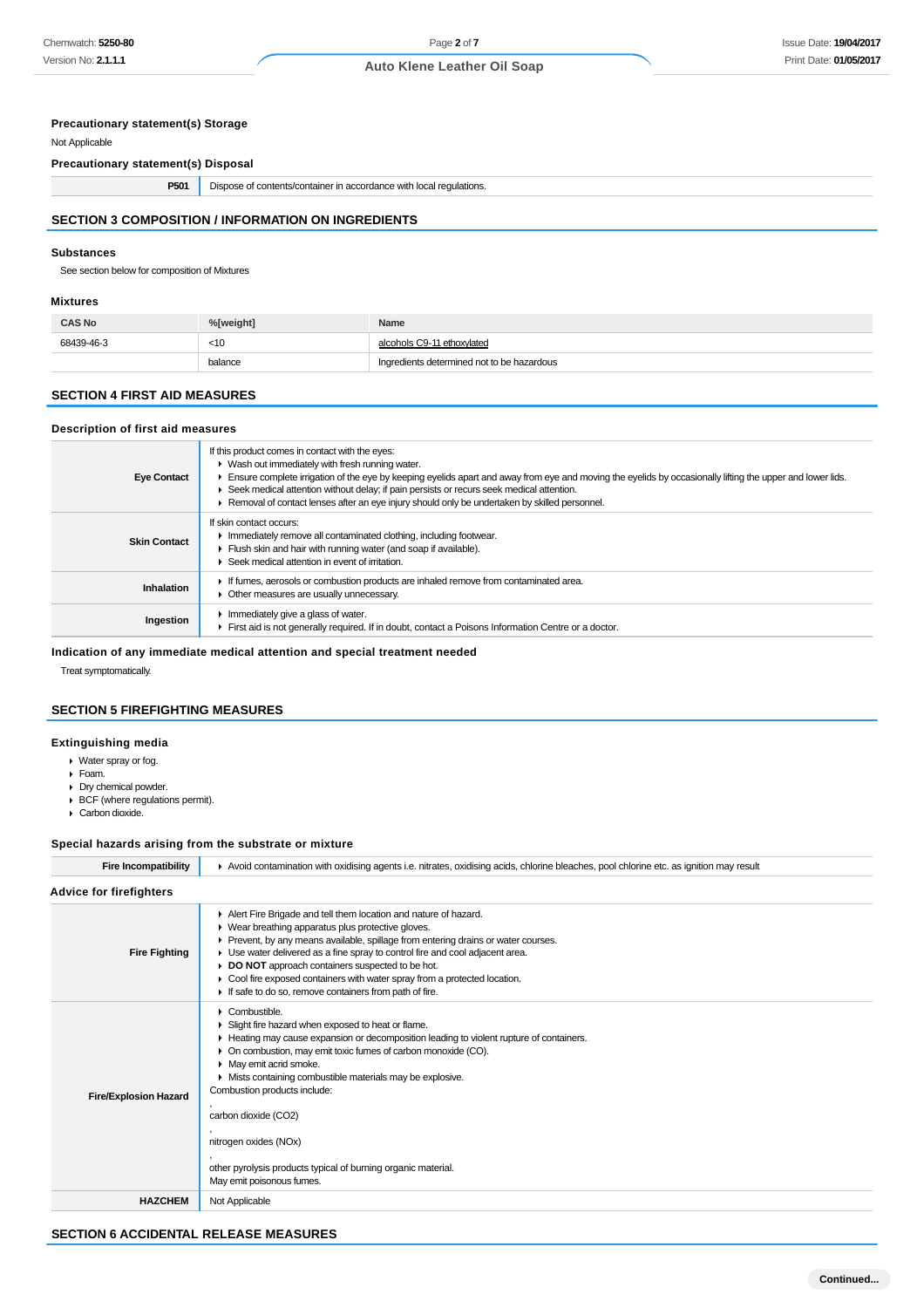**Personal precautions, protective equipment and emergency procedures**

See section 8

#### **Environmental precautions**

See section 12

## **Methods and material for containment and cleaning up**

| <b>Minor Spills</b> | ▶ Remove all ignition sources.<br>• Clean up all spills immediately.<br>Avoid breathing vapours and contact with skin and eyes.<br>Control personal contact with the substance, by using protective equipment.<br>Contain and absorb spill with sand, earth, inert material or vermiculite.<br>$\blacktriangleright$ Wipe up.<br>• Place in a suitable, labelled container for waste disposal. |
|---------------------|------------------------------------------------------------------------------------------------------------------------------------------------------------------------------------------------------------------------------------------------------------------------------------------------------------------------------------------------------------------------------------------------|
| <b>Major Spills</b> | Moderate hazard.<br>• Clear area of personnel and move upwind.<br>Alert Fire Brigade and tell them location and nature of hazard.<br>• Wear breathing apparatus plus protective gloves.<br>• Prevent, by any means available, spillage from entering drains or water course.<br>• No smoking, naked lights or ignition sources.<br>Increase ventilation.                                       |

Personal Protective Equipment advice is contained in Section 8 of the SDS.

## **SECTION 7 HANDLING AND STORAGE**

## **Precautions for safe handling**

| Safe handling                                                | Avoid all personal contact, including inhalation.<br>• Wear protective clothing when risk of exposure occurs.<br>• Use in a well-ventilated area.<br>▶ Prevent concentration in hollows and sumps.<br>DO NOT enter confined spaces until atmosphere has been checked.<br>Avoid smoking, naked lights or ignition sources.<br>Avoid contact with incompatible materials.<br>DO NOT allow clothing wet with material to stay in contact with skin |  |
|--------------------------------------------------------------|-------------------------------------------------------------------------------------------------------------------------------------------------------------------------------------------------------------------------------------------------------------------------------------------------------------------------------------------------------------------------------------------------------------------------------------------------|--|
| Other information                                            | Store in original containers.<br>▶ Keep containers securely sealed.<br>• No smoking, naked lights or ignition sources.<br>Store in a cool, dry, well-ventilated area.<br>Store away from incompatible materials and foodstuff containers.<br>▶ Protect containers against physical damage and check regularly for leaks.<br>• Observe manufacturer's storage and handling recommendations contained within this SDS.                            |  |
| Conditions for safe storage, including any incompatibilities |                                                                                                                                                                                                                                                                                                                                                                                                                                                 |  |
|                                                              | $\blacktriangleright$ Metal can or drum                                                                                                                                                                                                                                                                                                                                                                                                         |  |

| Suitable container      | $\triangleright$ Metal can or drum<br>• Packaging as recommended by manufacturer. |
|-------------------------|-----------------------------------------------------------------------------------|
|                         | • Check all containers are clearly labelled and free from leaks.                  |
| Storage incompatibility | Avoid reaction with oxidising agents<br>Avoid strong acids, bases.                |

## **SECTION 8 EXPOSURE CONTROLS / PERSONAL PROTECTION**

## **Control parameters**

#### **INGREDIENT DATA**

Not Available

## **EMERGENCY LIMITS**

| Ingredient                  | <b>Material name</b> | TEEL-1        | TEEL-2              | TEEL-3        |  |
|-----------------------------|----------------------|---------------|---------------------|---------------|--|
| Auto Klene Leather Oil Soap | Not Available        | Not Available | Not Available       | Not Available |  |
|                             |                      |               |                     |               |  |
| Ingredient                  | <b>Original IDLH</b> |               | <b>Revised IDLH</b> |               |  |
| alcohols C9-11 ethoxylated  | Not Available        |               | Not Available       |               |  |

#### **Exposure controls**

| Engineering controls are used to remove a hazard or place a barrier between the worker and the hazard. Well-designed engineering controls can be highly<br>effective in protecting workers and will typically be independent of worker interactions to provide this high level of protection.<br>The basic types of engineering controls are:<br>Process controls which involve changing the way a job activity or process is done to reduce the risk.<br>Appropriate engineering<br>Enclosure and/or isolation of emission source which keeps a selected hazard "physically" away from the worker and ventilation that strategically "adds" and<br>controls<br>"removes" air in the work environment. Ventilation can remove or dilute an air contaminant if designed properly. The design of a ventilation system must match<br>the particular process and chemical or contaminant in use.<br>Employers may need to use multiple types of controls to prevent employee overexposure. |  |
|----------------------------------------------------------------------------------------------------------------------------------------------------------------------------------------------------------------------------------------------------------------------------------------------------------------------------------------------------------------------------------------------------------------------------------------------------------------------------------------------------------------------------------------------------------------------------------------------------------------------------------------------------------------------------------------------------------------------------------------------------------------------------------------------------------------------------------------------------------------------------------------------------------------------------------------------------------------------------------------|--|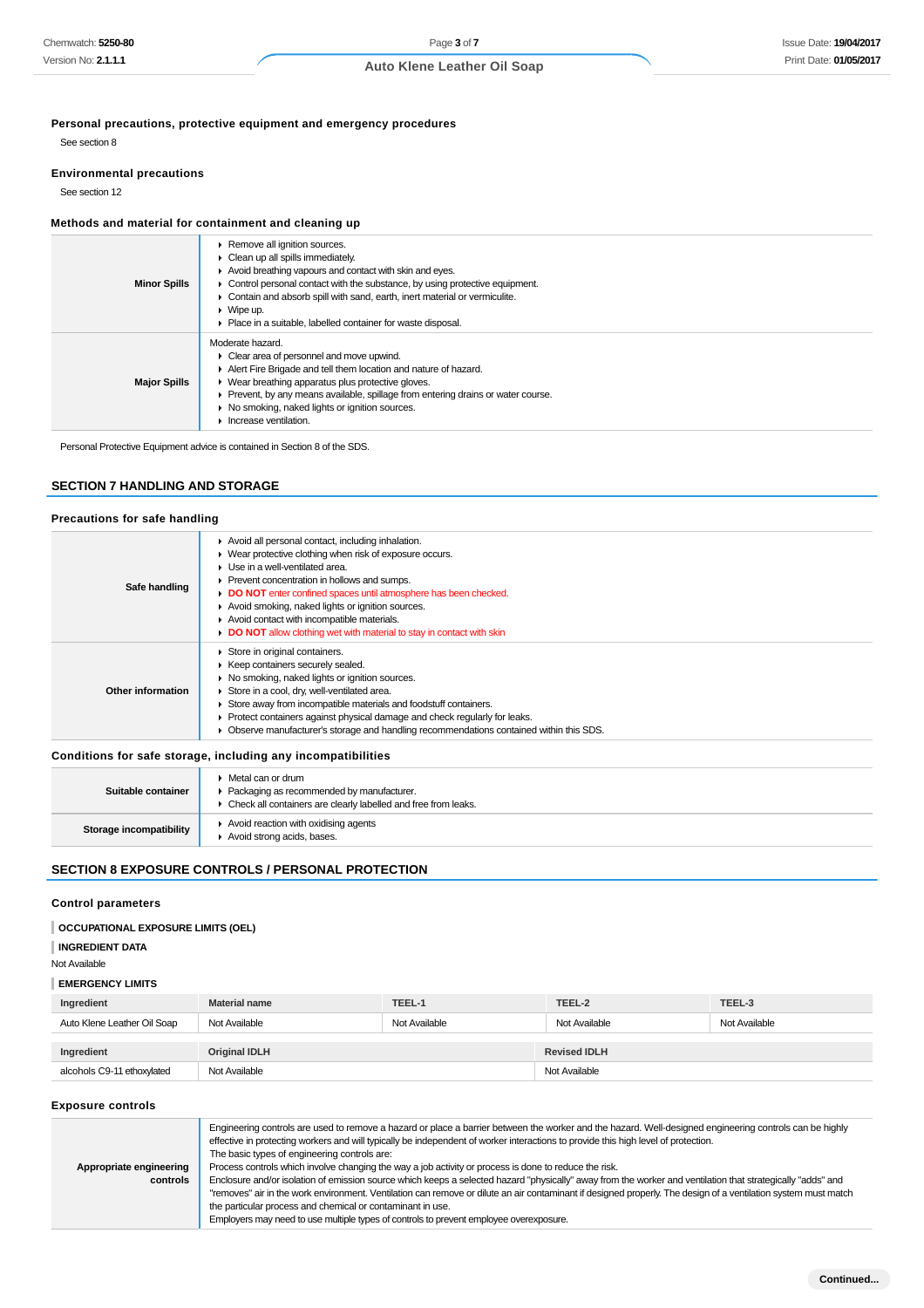## Issue Date: **19/04/2017** Print Date: **01/05/2017**

| <b>Personal protection</b> |                                                                                                                                                                                                                                                                                                                                                                                                                                                                                                                                                                                                                                                                                                                                                                                                                                                                                                                                                                                                                                                                                                                                                                                            |
|----------------------------|--------------------------------------------------------------------------------------------------------------------------------------------------------------------------------------------------------------------------------------------------------------------------------------------------------------------------------------------------------------------------------------------------------------------------------------------------------------------------------------------------------------------------------------------------------------------------------------------------------------------------------------------------------------------------------------------------------------------------------------------------------------------------------------------------------------------------------------------------------------------------------------------------------------------------------------------------------------------------------------------------------------------------------------------------------------------------------------------------------------------------------------------------------------------------------------------|
| Eye and face protection    | Safety glasses with side shields.<br>Chemical goggles.<br>► Contact lenses may pose a special hazard; soft contact lenses may absorb and concentrate irritants. A written policy document, describing the wearing of<br>lenses or restrictions on use, should be created for each workplace or task. This should include a review of lens absorption and adsorption for the class of<br>chemicals in use and an account of injury experience. Medical and first-aid personnel should be trained in their removal and suitable equipment should be<br>readily available. In the event of chemical exposure, begin eye irrigation immediately and remove contact lens as soon as practicable.                                                                                                                                                                                                                                                                                                                                                                                                                                                                                                |
| <b>Skin protection</b>     | See Hand protection below                                                                                                                                                                                                                                                                                                                                                                                                                                                                                                                                                                                                                                                                                                                                                                                                                                                                                                                                                                                                                                                                                                                                                                  |
| Hands/feet protection      | ▶ Wear chemical protective gloves, e.g. PVC.<br>▶ Wear safety footwear or safety gumboots, e.g. Rubber<br>NOTE:<br>The material may produce skin sensitisation in predisposed individuals. Care must be taken, when removing gloves and other protective equipment, to avoid<br>all possible skin contact.<br>• Contaminated leather items, such as shoes, belts and watch-bands should be removed and destroyed.<br>The selection of suitable gloves does not only depend on the material, but also on further marks of quality which vary from manufacturer to manufacturer. Where<br>the chemical is a preparation of several substances, the resistance of the glove material can not be calculated in advance and has therefore to be checked prior<br>to the application.<br>The exact break through time for substances has to be obtained from the manufacturer of the protective gloves and has to be observed when making a final<br>choice.<br>Personal hygiene is a key element of effective hand care. Gloves must only be worn on clean hands. After using gloves, hands should be washed and dried<br>thoroughly. Application of a non-perfumed moisturizer is recommended. |
| <b>Body protection</b>     | See Other protection below                                                                                                                                                                                                                                                                                                                                                                                                                                                                                                                                                                                                                                                                                                                                                                                                                                                                                                                                                                                                                                                                                                                                                                 |
| Other protection           | $\triangleright$ Overalls.<br>P.V.C. apron.<br>▶ Barrier cream.<br>Skin cleansing cream.<br>$\blacktriangleright$ Eye wash unit.                                                                                                                                                                                                                                                                                                                                                                                                                                                                                                                                                                                                                                                                                                                                                                                                                                                                                                                                                                                                                                                           |
| <b>Thermal hazards</b>     | Not Available                                                                                                                                                                                                                                                                                                                                                                                                                                                                                                                                                                                                                                                                                                                                                                                                                                                                                                                                                                                                                                                                                                                                                                              |
|                            |                                                                                                                                                                                                                                                                                                                                                                                                                                                                                                                                                                                                                                                                                                                                                                                                                                                                                                                                                                                                                                                                                                                                                                                            |

#### **Respiratory protection**

Type A-P Filter of sufficient capacity. (AS/NZS 1716 & 1715, EN 143:2000 & 149:2001, ANSI Z88 or national equivalent)

Where the concentration of gas/particulates in the breathing zone, approaches or exceeds the "Exposure Standard" (or ES), respiratory protection is required. Degree of protection varies with both face-piece and Class of filter; the nature of protection varies with Type of filter.

| <b>Required Minimum Protection Factor</b> | <b>Half-Face Respirator</b> | <b>Full-Face Respirator</b> | <b>Powered Air Respirator</b> |
|-------------------------------------------|-----------------------------|-----------------------------|-------------------------------|
| up to $10 \times ES$                      | A-AUS P2                    |                             | A-PAPR-AUS / Class 1 P2       |
| up to $50 \times ES$                      |                             | A-AUS / Class 1 P2          |                               |
| up to $100 \times ES$                     |                             | $A-2P2$                     | A-PAPR-2 P2 ^                 |

^ - Full-face

A(All classes) = Organic vapours, B AUS or B1 = Acid gasses, B2 = Acid gas or hydrogen cyanide(HCN), B3 = Acid gas or hydrogen cyanide(HCN), E = Sulfur dioxide(SO2), G = Agricultural chemicals, K = Ammonia(NH3), Hg = Mercury, NO = Oxides of nitrogen, MB = Methyl bromide, AX = Low boiling point organic compounds(below 65 degC)

Cartridge respirators should never be used for emergency ingress or in areas of unknown vapour concentrations or oxygen content. The wearer must be warned to leave the contaminated area immediately on detecting any odours through the respirator. The odour may indicate that the mask is not functioning properly, that the vapour concentration is too high, or that the mask is not properly fitted. Because of these limitations, only restricted use of cartridge respirators is considered appropriate.

## **SECTION 9 PHYSICAL AND CHEMICAL PROPERTIES**

#### **Information on basic physical and chemical properties**

| Appearance                                      | Clear brown liquid with leather odour; mixes with water. There may be no odour warning properties, odour is subjective and inadequate to warn of<br>overexposure. |                                                   |                |
|-------------------------------------------------|-------------------------------------------------------------------------------------------------------------------------------------------------------------------|---------------------------------------------------|----------------|
|                                                 |                                                                                                                                                                   |                                                   |                |
| <b>Physical state</b>                           | liquid                                                                                                                                                            | Relative density (Water = $1$ )                   |                |
| Odour                                           | Not Available                                                                                                                                                     | <b>Partition coefficient</b><br>n-octanol / water | Not Available  |
| <b>Odour threshold</b>                          | Not Available                                                                                                                                                     | Auto-ignition temperature<br>(°C)                 | Not Available  |
| pH (as supplied)                                | 7.5                                                                                                                                                               | Decomposition<br>temperature                      | Not Available  |
| Melting point / freezing<br>point $(^{\circ}C)$ | Not Available                                                                                                                                                     | <b>Viscosity (cSt)</b>                            | Not Available  |
| Initial boiling point and<br>boiling range (°C) | >100                                                                                                                                                              | Molecular weight (g/mol)                          | Not Applicable |
| Flash point (°C)                                | >98                                                                                                                                                               | <b>Taste</b>                                      | Not Available  |
| <b>Evaporation rate</b>                         | Not Available                                                                                                                                                     | <b>Explosive properties</b>                       | Not Available  |
| Flammability                                    | Not Applicable                                                                                                                                                    | <b>Oxidising properties</b>                       | Not Available  |
| Upper Explosive Limit (%)                       | Not Available                                                                                                                                                     | Surface Tension (dyn/cm or<br>$mN/m$ )            | Not Available  |
| Lower Explosive Limit (%)                       | Not Available                                                                                                                                                     | <b>Volatile Component (%vol)</b>                  | Not Available  |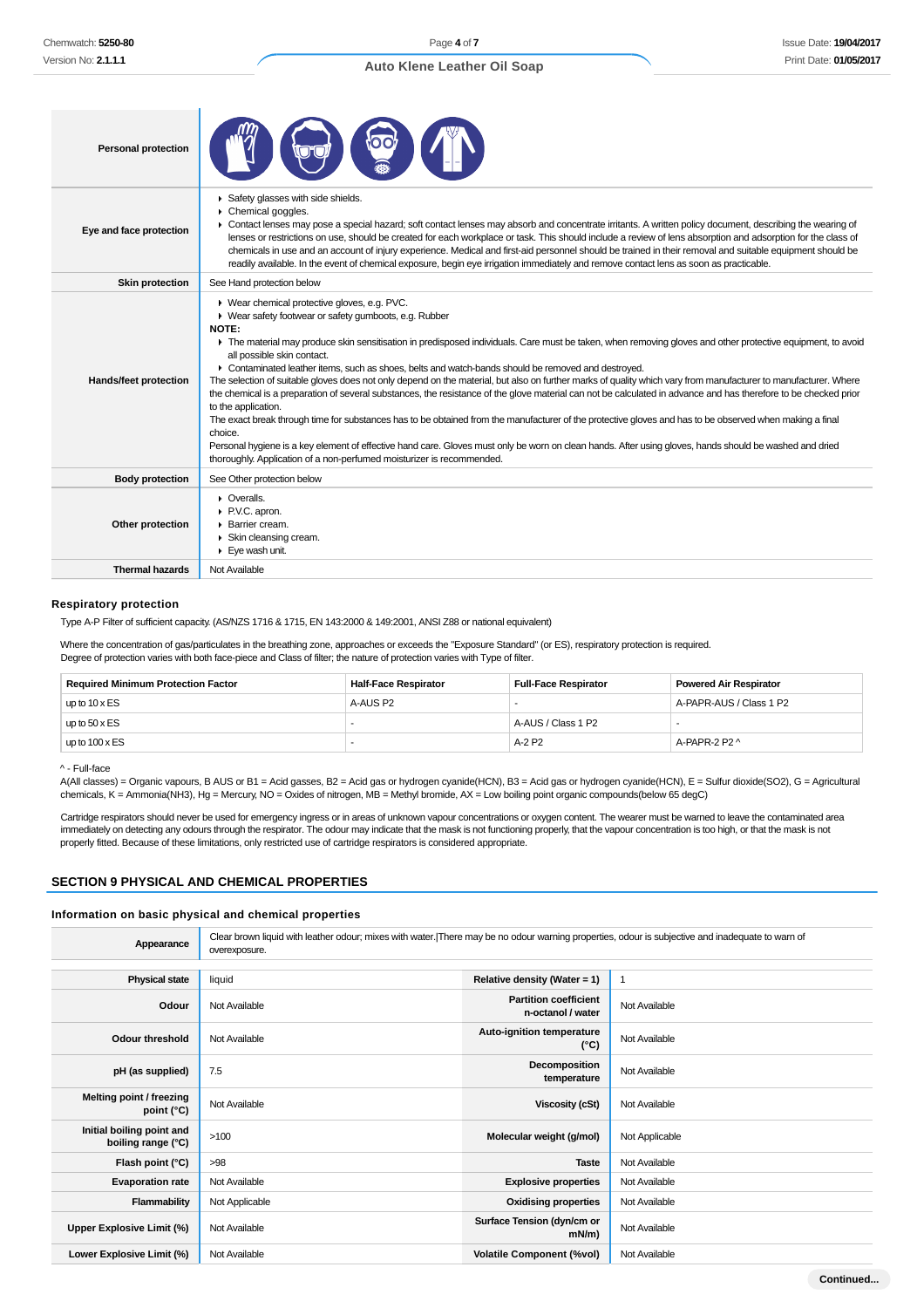| Vapour pressure (kPa)     | - <3          | <b>Gas group</b>                           | Not Available |
|---------------------------|---------------|--------------------------------------------|---------------|
| Solubility in water (g/L) | Miscible      | <b>pH as a solution (1%)</b> Not Available |               |
| Vapour density (Air = 1)  | Not Available | VOC g/L                                    | Not Available |

## **SECTION 10 STABILITY AND REACTIVITY**

| Reactivity                                 | See section 7                                                                                                                      |
|--------------------------------------------|------------------------------------------------------------------------------------------------------------------------------------|
| <b>Chemical stability</b>                  | • Unstable in the presence of incompatible materials.<br>Product is considered stable.<br>Hazardous polymerisation will not occur. |
| Possibility of hazardous<br>reactions      | See section 7                                                                                                                      |
| <b>Conditions to avoid</b>                 | See section 7                                                                                                                      |
| Incompatible materials                     | See section 7                                                                                                                      |
| <b>Hazardous decomposition</b><br>products | See section 5                                                                                                                      |

# **SECTION 11 TOXICOLOGICAL INFORMATION**

## **Information on toxicological effects**

| Inhaled                                     | The material is not thought to produce adverse health effects or irritation of the respiratory tract (as classified by EC Directives using animal models).<br>Nevertheless, good hygiene practice requires that exposure be kept to a minimum and that suitable control measures be used in an occupational setting.                                                                                                                                                                                                                                                                                                                                                                                                                                                                                                                                                                                                                                                                                                                                                                                                                                                                                                                                                                                                                                                                                                                                                                                                                                                                                                                                                                                                                                                                                                                                                                                                                                                                                                                                                                                                                                                                                                                                                                                                                                                                    |                       |                |  |  |
|---------------------------------------------|-----------------------------------------------------------------------------------------------------------------------------------------------------------------------------------------------------------------------------------------------------------------------------------------------------------------------------------------------------------------------------------------------------------------------------------------------------------------------------------------------------------------------------------------------------------------------------------------------------------------------------------------------------------------------------------------------------------------------------------------------------------------------------------------------------------------------------------------------------------------------------------------------------------------------------------------------------------------------------------------------------------------------------------------------------------------------------------------------------------------------------------------------------------------------------------------------------------------------------------------------------------------------------------------------------------------------------------------------------------------------------------------------------------------------------------------------------------------------------------------------------------------------------------------------------------------------------------------------------------------------------------------------------------------------------------------------------------------------------------------------------------------------------------------------------------------------------------------------------------------------------------------------------------------------------------------------------------------------------------------------------------------------------------------------------------------------------------------------------------------------------------------------------------------------------------------------------------------------------------------------------------------------------------------------------------------------------------------------------------------------------------------|-----------------------|----------------|--|--|
| Ingestion                                   | The material has NOT been classified by EC Directives or other classification systems as "harmful by ingestion". This is because of the lack of corroborating<br>animal or human evidence.                                                                                                                                                                                                                                                                                                                                                                                                                                                                                                                                                                                                                                                                                                                                                                                                                                                                                                                                                                                                                                                                                                                                                                                                                                                                                                                                                                                                                                                                                                                                                                                                                                                                                                                                                                                                                                                                                                                                                                                                                                                                                                                                                                                              |                       |                |  |  |
| <b>Skin Contact</b>                         | The material is not thought to produce adverse health effects or skin irritation following contact (as classified by EC Directives using animal models).<br>Nevertheless, good hygiene practice requires that exposure be kept to a minimum and that suitable gloves be used in an occupational setting.<br>Open cuts, abraded or irritated skin should not be exposed to this material<br>Entry into the blood-stream, through, for example, cuts, abrasions or lesions, may produce systemic injury with harmful effects. Examine the skin prior to the use<br>of the material and ensure that any external damage is suitably protected.                                                                                                                                                                                                                                                                                                                                                                                                                                                                                                                                                                                                                                                                                                                                                                                                                                                                                                                                                                                                                                                                                                                                                                                                                                                                                                                                                                                                                                                                                                                                                                                                                                                                                                                                             |                       |                |  |  |
| Eye                                         | There is some evidence to suggest that this material can cause eye irritation and damage in some persons.                                                                                                                                                                                                                                                                                                                                                                                                                                                                                                                                                                                                                                                                                                                                                                                                                                                                                                                                                                                                                                                                                                                                                                                                                                                                                                                                                                                                                                                                                                                                                                                                                                                                                                                                                                                                                                                                                                                                                                                                                                                                                                                                                                                                                                                                               |                       |                |  |  |
| Chronic                                     | Substance accumulation, in the human body, may occur and may cause some concern following repeated or long-term occupational exposure.<br>There is limited evidence that, skin contact with this product is more likely to cause a sensitisation reaction in some persons compared to the general<br>population.                                                                                                                                                                                                                                                                                                                                                                                                                                                                                                                                                                                                                                                                                                                                                                                                                                                                                                                                                                                                                                                                                                                                                                                                                                                                                                                                                                                                                                                                                                                                                                                                                                                                                                                                                                                                                                                                                                                                                                                                                                                                        |                       |                |  |  |
|                                             | <b>TOXICITY</b>                                                                                                                                                                                                                                                                                                                                                                                                                                                                                                                                                                                                                                                                                                                                                                                                                                                                                                                                                                                                                                                                                                                                                                                                                                                                                                                                                                                                                                                                                                                                                                                                                                                                                                                                                                                                                                                                                                                                                                                                                                                                                                                                                                                                                                                                                                                                                                         | <b>IRRITATION</b>     |                |  |  |
| Auto Klene Leather Oil<br>Soap              | Not Available                                                                                                                                                                                                                                                                                                                                                                                                                                                                                                                                                                                                                                                                                                                                                                                                                                                                                                                                                                                                                                                                                                                                                                                                                                                                                                                                                                                                                                                                                                                                                                                                                                                                                                                                                                                                                                                                                                                                                                                                                                                                                                                                                                                                                                                                                                                                                                           | Not Available         |                |  |  |
|                                             |                                                                                                                                                                                                                                                                                                                                                                                                                                                                                                                                                                                                                                                                                                                                                                                                                                                                                                                                                                                                                                                                                                                                                                                                                                                                                                                                                                                                                                                                                                                                                                                                                                                                                                                                                                                                                                                                                                                                                                                                                                                                                                                                                                                                                                                                                                                                                                                         |                       |                |  |  |
|                                             | <b>TOXICITY</b>                                                                                                                                                                                                                                                                                                                                                                                                                                                                                                                                                                                                                                                                                                                                                                                                                                                                                                                                                                                                                                                                                                                                                                                                                                                                                                                                                                                                                                                                                                                                                                                                                                                                                                                                                                                                                                                                                                                                                                                                                                                                                                                                                                                                                                                                                                                                                                         | <b>IRRITATION</b>     |                |  |  |
| alcohols C9-11 ethoxylated                  | Dermal (rabbit) LD50: >2000 mg/kg <sup>[2]</sup>                                                                                                                                                                                                                                                                                                                                                                                                                                                                                                                                                                                                                                                                                                                                                                                                                                                                                                                                                                                                                                                                                                                                                                                                                                                                                                                                                                                                                                                                                                                                                                                                                                                                                                                                                                                                                                                                                                                                                                                                                                                                                                                                                                                                                                                                                                                                        | Eye (human): SEVERE   |                |  |  |
|                                             | Oral (rat) LD50: 1378 mg/kgE[2]<br>Skin: SEVERE                                                                                                                                                                                                                                                                                                                                                                                                                                                                                                                                                                                                                                                                                                                                                                                                                                                                                                                                                                                                                                                                                                                                                                                                                                                                                                                                                                                                                                                                                                                                                                                                                                                                                                                                                                                                                                                                                                                                                                                                                                                                                                                                                                                                                                                                                                                                         |                       |                |  |  |
| Legend:                                     | 1. Value obtained from Europe ECHA Registered Substances - Acute toxicity 2.* Value obtained from manufacturer's SDS. Unless otherwise specified data<br>extracted from RTECS - Register of Toxic Effect of chemical Substances                                                                                                                                                                                                                                                                                                                                                                                                                                                                                                                                                                                                                                                                                                                                                                                                                                                                                                                                                                                                                                                                                                                                                                                                                                                                                                                                                                                                                                                                                                                                                                                                                                                                                                                                                                                                                                                                                                                                                                                                                                                                                                                                                         |                       |                |  |  |
| ALCOHOLS C9-11<br><b>ETHOXYLATED</b>        | Polyethers (such as ethoxylated surfactants and polyethylene glycols) are highly susceptible to being oxidized in the air. They then form complex mixtures of<br>oxidation products.<br>Animal testing reveals that whole the pure, non-oxidised surfactant is non-sensitizing, many of the oxidation products are sensitisers. The oxidization products<br>also cause irritation.<br>Humans have regular contact with alcohol ethoxylates through a variety of industrial and consumer products such as soaps, detergents and other cleaning<br>products. Exposure to these chemicals can occur through swallowing, inhalation, or contact with the skin or eyes. Studies of acute toxicity show that relatively<br>high volumes would have to occur to produce any toxic response. No death due to poisoning with alcohol ethoxylates has ever been reported. Studies show that<br>alcohol ethoxylates have low toxicity through swallowing and skin contact.<br>Animal studies show these chemicals may produce gastrointestinal irritation, stomach ulcers, hair standing up, diarrhea and lethargy. Slight to severe irritation<br>occurred when undiluted alcohol ethyoxylates were applied to the skin and eyes of animals.<br>Both laboratory and animal testing has shown that there is no evidence for alcohol ethoxylates (AEs) causing genetic damage, mutations or cancer. No adverse<br>reproductive or developmental effects were observed.<br>Tri-ethylene glycol ethers undergo enzymatic oxidation to toxic alkoxy acids. They may irritate the skin and the eyes. At high oral doses, they may cause<br>depressed reflexes, flaccid muscle tone, breathing difficulty and coma. Death may result in experimental animal. However, repeated exposure may cause dose<br>dependent damage to the kidneys as well as reproductive and developmental defects.<br>The material may produce severe irritation to the eye causing pronounced inflammation. Repeated or prolonged exposure to irritants may produce<br>conjunctivitis.<br>The material may cause severe skin irritation after prolonged or repeated exposure and may produce on contact skin redness, swelling, the production of<br>vesicles, scaling and thickening of the skin. Repeated exposures may produce severe ulceration.<br>Dermal (rabbit): 4000 mg/kg * Somnolence, ataxia, diarrhoea recorded. |                       |                |  |  |
| <b>Acute Toxicity</b>                       | $\circledcirc$                                                                                                                                                                                                                                                                                                                                                                                                                                                                                                                                                                                                                                                                                                                                                                                                                                                                                                                                                                                                                                                                                                                                                                                                                                                                                                                                                                                                                                                                                                                                                                                                                                                                                                                                                                                                                                                                                                                                                                                                                                                                                                                                                                                                                                                                                                                                                                          | Carcinogenicity       | $\odot$        |  |  |
| <b>Skin Irritation/Corrosion</b>            | $\circledcirc$                                                                                                                                                                                                                                                                                                                                                                                                                                                                                                                                                                                                                                                                                                                                                                                                                                                                                                                                                                                                                                                                                                                                                                                                                                                                                                                                                                                                                                                                                                                                                                                                                                                                                                                                                                                                                                                                                                                                                                                                                                                                                                                                                                                                                                                                                                                                                                          | <b>Reproductivity</b> | $\circledcirc$ |  |  |
| <b>Serious Eye</b><br>Damage/Irritation     | $\circledcirc$<br>$\odot$<br><b>STOT - Single Exposure</b>                                                                                                                                                                                                                                                                                                                                                                                                                                                                                                                                                                                                                                                                                                                                                                                                                                                                                                                                                                                                                                                                                                                                                                                                                                                                                                                                                                                                                                                                                                                                                                                                                                                                                                                                                                                                                                                                                                                                                                                                                                                                                                                                                                                                                                                                                                                              |                       |                |  |  |
| <b>Respiratory or Skin</b><br>sensitisation | <b>STOT - Repeated Exposure</b><br>ல<br>∾                                                                                                                                                                                                                                                                                                                                                                                                                                                                                                                                                                                                                                                                                                                                                                                                                                                                                                                                                                                                                                                                                                                                                                                                                                                                                                                                                                                                                                                                                                                                                                                                                                                                                                                                                                                                                                                                                                                                                                                                                                                                                                                                                                                                                                                                                                                                               |                       |                |  |  |
| <b>Mutagenicity</b>                         | Q<br>⊚<br><b>Aspiration Hazard</b>                                                                                                                                                                                                                                                                                                                                                                                                                                                                                                                                                                                                                                                                                                                                                                                                                                                                                                                                                                                                                                                                                                                                                                                                                                                                                                                                                                                                                                                                                                                                                                                                                                                                                                                                                                                                                                                                                                                                                                                                                                                                                                                                                                                                                                                                                                                                                      |                       |                |  |  |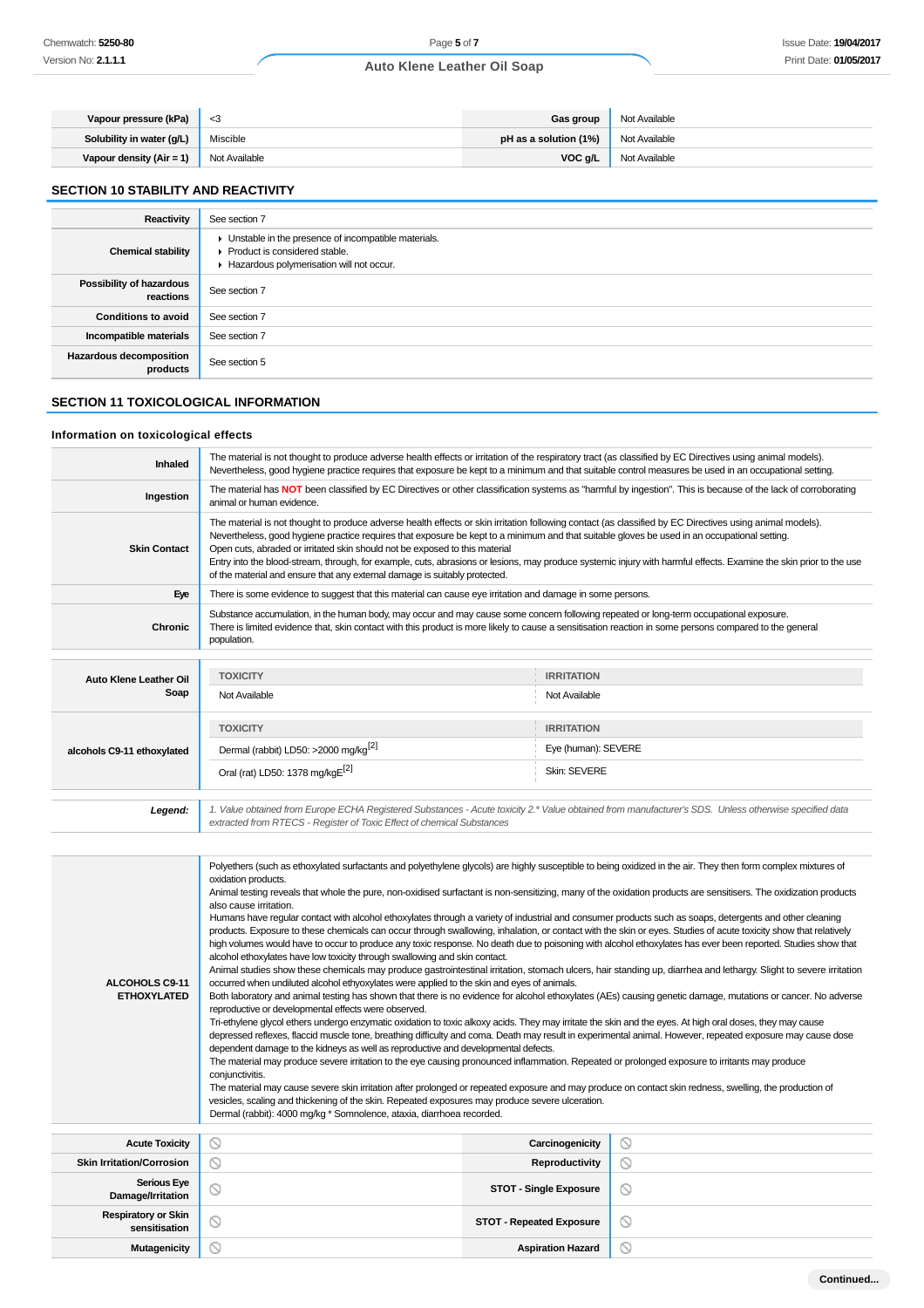Legena:  $\bigcap$  - Data available but does not fill the criteria for classification

 $\blacktriangle$  –  $\nu$  –  $\alpha$  available to make classification<br> $\blacktriangleright$  – Data available to make classification

 $\bigcirc$  – Data Not Available to make classification

#### **SECTION 12 ECOLOGICAL INFORMATION**

#### **Toxicity**

| Auto Klene Leather Oil<br>Soap | <b>ENDPOINT</b><br>Not<br>Applicable                                                                                                                                                                                                                                                                                                                                                            | <b>TEST DURATION (HR)</b><br>Not Applicable | <b>SPECIES</b><br>Not Applicable | <b>VALUE</b><br>Not<br>Applicable | <b>SOURCE</b><br>Not<br>Applicable |
|--------------------------------|-------------------------------------------------------------------------------------------------------------------------------------------------------------------------------------------------------------------------------------------------------------------------------------------------------------------------------------------------------------------------------------------------|---------------------------------------------|----------------------------------|-----------------------------------|------------------------------------|
|                                | <b>ENDPOINT</b>                                                                                                                                                                                                                                                                                                                                                                                 | <b>TEST DURATION (HR)</b>                   | <b>SPECIES</b>                   | <b>VALUE</b>                      | <b>SOURCE</b>                      |
| alcohols C9-11 ethoxylated     | <b>LC50</b>                                                                                                                                                                                                                                                                                                                                                                                     | 96                                          | Fish                             | 8.5mg/L                           | 4                                  |
|                                | EC50                                                                                                                                                                                                                                                                                                                                                                                            | 48                                          | Crustacea                        | 2.686mg/L                         | $\overline{4}$                     |
|                                | EC50                                                                                                                                                                                                                                                                                                                                                                                            | 48                                          | Crustacea                        | $5.3$ mg/L                        | 4                                  |
|                                | <b>NOEC</b>                                                                                                                                                                                                                                                                                                                                                                                     | 720                                         | Fish                             | 0.11-0.28mg/L                     | $\overline{2}$                     |
|                                |                                                                                                                                                                                                                                                                                                                                                                                                 |                                             |                                  |                                   |                                    |
| Legend:                        | Extracted from 1. IUCLID Toxicity Data 2. Europe ECHA Registered Substances - Ecotoxicological Information - Aquatic Toxicity 3. EPIWIN Suite V3.12<br>(QSAR) - Aquatic Toxicity Data (Estimated) 4. US EPA, Ecotox database - Aquatic Toxicity Data 5. ECETOC Aquatic Hazard Assessment Data 6. NITE<br>(Japan) - Bioconcentration Data 7. METI (Japan) - Bioconcentration Data 8. Vendor Data |                                             |                                  |                                   |                                    |

Toxic to aquatic organisms.

Do NOT allow product to come in contact with surface waters or to intertidal areas below the mean high water mark. Do not contaminate water when cleaning equipment or disposing of equipment wash-waters.

Wastes resulting from use of the product must be disposed of on site or at approved waste sites. **DO NOT** discharge into sewer or waterways.

No Data available for all ingredients

#### **Persistence and degradability**

| <b>Ingrediem</b> | Persistence: Water/Soil               | Persistence: Air                 |
|------------------|---------------------------------------|----------------------------------|
|                  | a available for all ingredients<br>N٥ | a available for all ingredients. |

#### **Bioaccumulative potential**

| Ingredient       | <b>Bioaccumulation</b>                |  |
|------------------|---------------------------------------|--|
|                  | No Data available for all ingredients |  |
| Mobility in soil |                                       |  |
|                  |                                       |  |
| Ingredient       | <b>Mobility</b>                       |  |

#### **SECTION 13 DISPOSAL CONSIDERATIONS**

| Waste treatment methods                |                                                                                                                                                                                                                                                                                                                                                                                                                                                                                                                                                                                                                                                                                                                                                                                                                                                                                                                                                                                                                                                                                                                                                                                                                                                                                                                                                                                                                                                                                                 |  |  |
|----------------------------------------|-------------------------------------------------------------------------------------------------------------------------------------------------------------------------------------------------------------------------------------------------------------------------------------------------------------------------------------------------------------------------------------------------------------------------------------------------------------------------------------------------------------------------------------------------------------------------------------------------------------------------------------------------------------------------------------------------------------------------------------------------------------------------------------------------------------------------------------------------------------------------------------------------------------------------------------------------------------------------------------------------------------------------------------------------------------------------------------------------------------------------------------------------------------------------------------------------------------------------------------------------------------------------------------------------------------------------------------------------------------------------------------------------------------------------------------------------------------------------------------------------|--|--|
| <b>Product / Packaging</b><br>disposal | Legislation addressing waste disposal requirements may differ by country, state and/ or territory. Each user must refer to laws operating in their area. In some<br>areas, certain wastes must be tracked.<br>A Hierarchy of Controls seems to be common - the user should investigate:<br>$\triangleright$ Reduction<br>$\triangleright$ Reuse<br>$\triangleright$ Recycling<br>▶ Disposal (if all else fails)<br>This material may be recycled if unused, or if it has not been contaminated so as to make it unsuitable for its intended use. If it has been contaminated, it may be<br>possible to reclaim the product by filtration, distillation or some other means. Shelf life considerations should also be applied in making decisions of this type.<br>Note that properties of a material may change in use, and recycling or reuse may not always be appropriate.<br>DO NOT allow wash water from cleaning or process equipment to enter drains.<br>If the may be necessary to collect all wash water for treatment before disposal.<br>In all cases disposal to sewer may be subject to local laws and regulations and these should be considered first.<br>• Where in doubt contact the responsible authority.<br>▶ Recycle wherever possible or consult manufacturer for recycling options.<br>Consult State Land Waste Authority for disposal.<br>▶ Bury or incinerate residue at an approved site.<br>Recycle containers if possible, or dispose of in an authorised landfill. |  |  |

#### **SECTION 14 TRANSPORT INFORMATION**

## **Labels Required**

| <b>Marin</b> | <b>NC</b><br>$\sim$ |
|--------------|---------------------|
|              | .                   |

**Land transport (ADG): NOT REGULATED FOR TRANSPORT OF DANGEROUS GOODS**

**Air transport (ICAO-IATA / DGR): NOT REGULATED FOR TRANSPORT OF DANGEROUS GOODS**